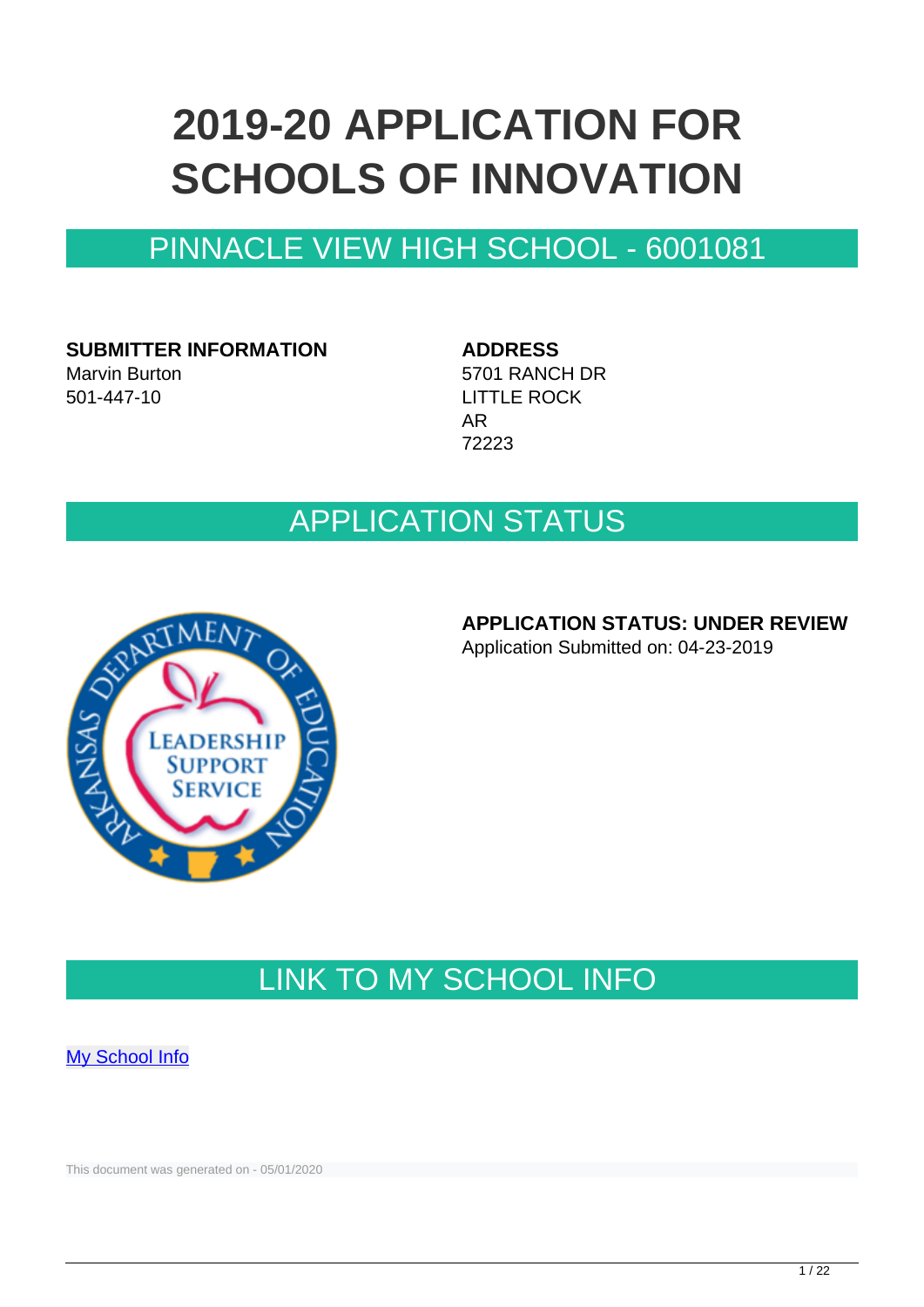# **SECTION 1:** INNOVATION PLANS

### **Narrative Description of the Innovation Plan**

Pinnacle View High School of Innovation will reflect the demographic trend of Pinnacle View Middle School (PVMS). This inaugural class of freshmen will be composed of students who are currently in the 8th grade this 2018-2019 school year at PVMS. This will be the first class of students matriculating to the 9th grade since Pinnacle View Middle School was opened just under three years ago.

School demographic data (based on the 2018-2019 https://myschoolinfo.arkansas.gov/) show a student population broken down by race as: Asian 9.0%, African American 42.3%, White 43.2%, Hispanic/Latino 4.5%, Two or more races 0.8% and Hawaiian/Pacific Islander at 0.2%. In addition, sub-groups identified as English Learners (ELs) represent 8% of the student population, Special Education students represent 13% of the population and 52% of the students at PVMS are from a low income eligible demographic.

This group of students performed in the following ways for the 2017-2018 school year with the administration of the 7th grade ACT Aspire:

| Math    | 46% At or Above Ready |
|---------|-----------------------|
| Science | 51% at or Above Ready |
| English | 80% At or Above Ready |
| Reading | 43% At or Above Ready |

The performance of the same group of students (8th grade) for this years MAP/NWEA winter assessments is as follows:

| Math    | 67% Science | 61\% |
|---------|-------------|------|
| English | 63%         |      |

The data shows that there is still room for targeted growth among these students in all areas Math Science and Literacy. This is consistent with the trend data for this group. If students are able to perform in literacy based activities at a high enough level then they can more effectively access core instruction (Science, Math and Social Studies). When we look at additional data on the performance of 8th grade students nationally relative to the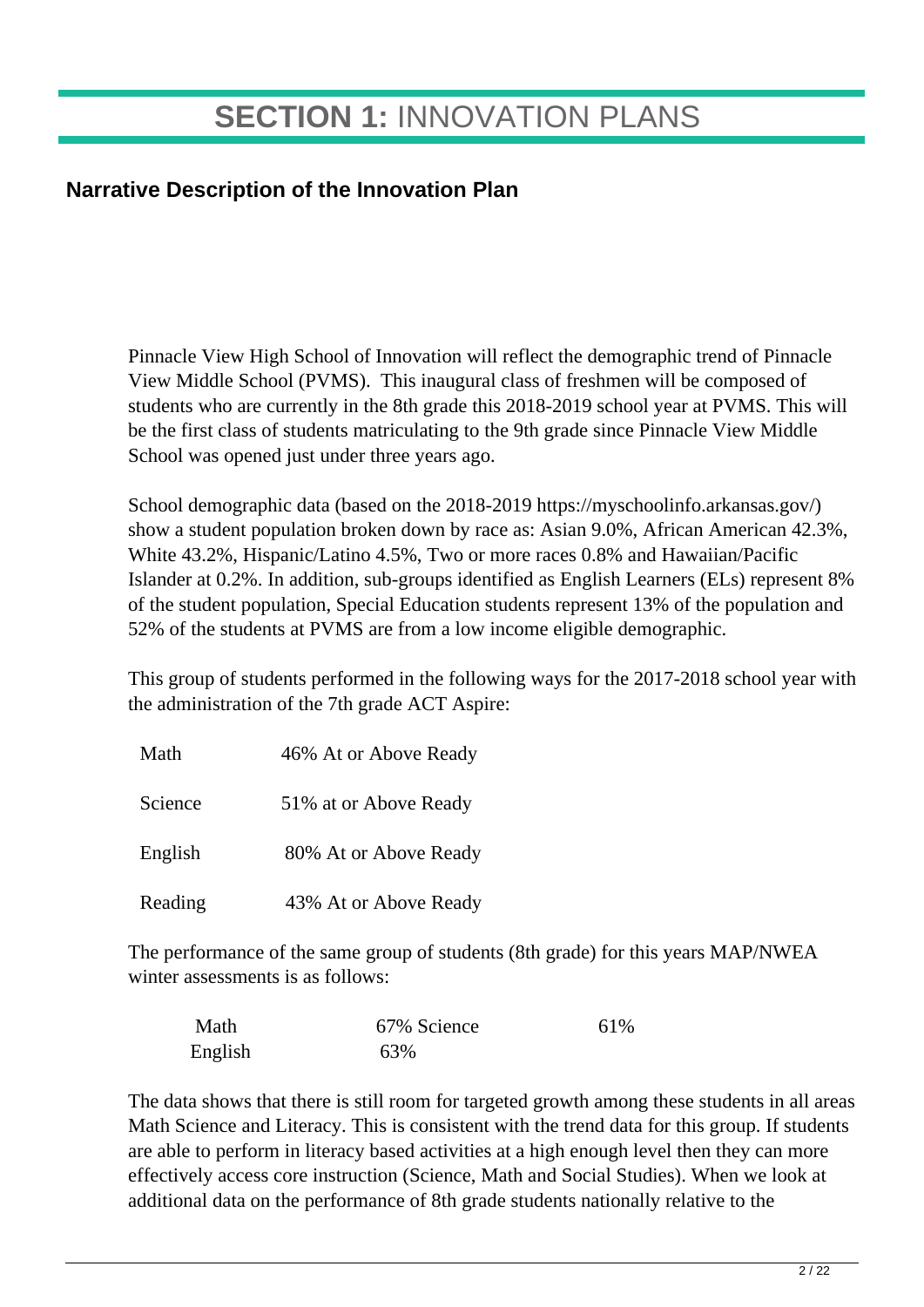performance of 8th grade students in Arkansas, the NAEP results show only 25% of the 8th grade students in Arkansas scoring At or Above Proficient in Math (2017 NAEP summary results). The results for Reading show only 29% of this group scoring At or Above Proficient in (2017 NAEP summary results). The NAEP Science results from 2015 showed 28% of the 8th grade students were At or Above Proficient. All data sources considered along with our student data and this is evidence that we still need to address these levels of performance with our students as they matriculate up toward high school.

According to Friend et al., changes in schooling must keep up with the changes in our world. The future career goals for students today are not the same as those that existed a hundred years ago. As we work to equip students with college and career ready skills, we must advance different ways of thinking about their high school experiences and the most value with regard to their futures. One of the ways this can be accomplished is through a personalized learning approach where we can tailor our instructional program to match student interests, needs and strengths. Students will be provided with voice and choice in the decision-making process (Friend, B., Patrick, S., Schneider, C., & Vander Ark, T. (2017). Whats Possible with Personalized Learning? Vienna, VA: International Association for K-12 Online Learning). We will also develop our teacher strengths to provide them with the necessary flexibility in what they can do with students as they move toward mastery competencies in their chosen fields of study.

The Little Rock School District believes that a school of innovation would meet the needs of parents and students in this community who are seeking an approach to teaching and learning with the inclusion of new technologies, virtual learning, blended learning as well as traditional methods for teaching and learning that produce high achievement for all students regardless of the demographics and/or identified special educational needs. We see opportunities for student learning to take place within the confines of our school building as well as outside our brick and mortar structures. The focus is on keeping the student at the center of all decisions and giving greater ownership to students for their learning.

Students will have the opportunity to receive a personalized learning approach using applications that would otherwise be unavailable in their attendance zone schools. We would be address the learning needs of students based on their educational profiles and providing each student with the foundation skills to specialize as the students move through grades 10 through 12. Students can choose to move on as they are ready with this mastery approach to learning objectives. When we review our Math performance data we are able to see that using a mastery approach versus a standards-based approach will provide better opportunities for students to attain mastery goals. A School of Innovation would facilitate those structures for students as they gain mastery of content.

The innovations we propose to use will allow students the opportunity to receive a personalized learning approach. They would use applications that would otherwise be unavailable in their attendance zone schools. We would be address the learning needs of students based on their educational profiles and providing each student with the foundation skills to specialize as the students move through grades 10 through 12.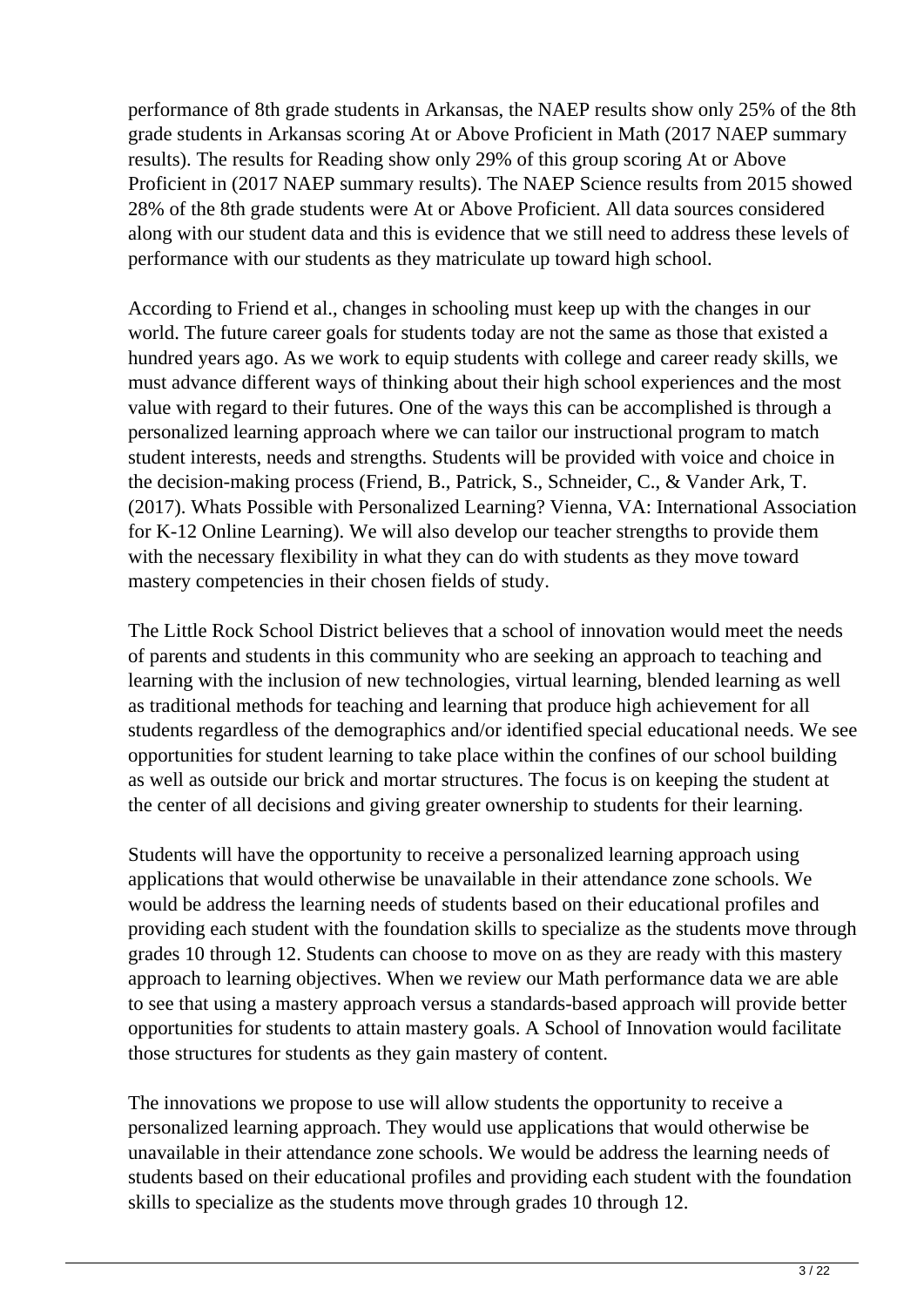We could be determining the specific offering during the planning phase for this school with the Advisory Council. Currently, there is interest in using a blended learning model for instruction within a five block day where all students would participate in an Advisory block at the end of each day. This type of block would allow students to have time built in for Project-Based Learning, extra teacher assistance with individual assignments and time to meet individually with teachers. Through Project-Based Learning our students would be gaining real world applicable skills suited for classrooms of today. Students would also have opportunities for student-led conferencing with parents and guardians as they discuss and present their path toward mastery. They would have access to differentiated assessments which match that approach and their individual learning path.

These decisions on what PVHS will offer reflects the views of the community through discussions with the Advisory Council. The Advisory Councils voice is communicated through the innovations the council has proposed. During the most recent meeting earlier this month those were the major topics discussed and presented for this application:

Scheduling

Mastery-based instruction

Differentiated assessments

Student-led conferencing

Project-based Learning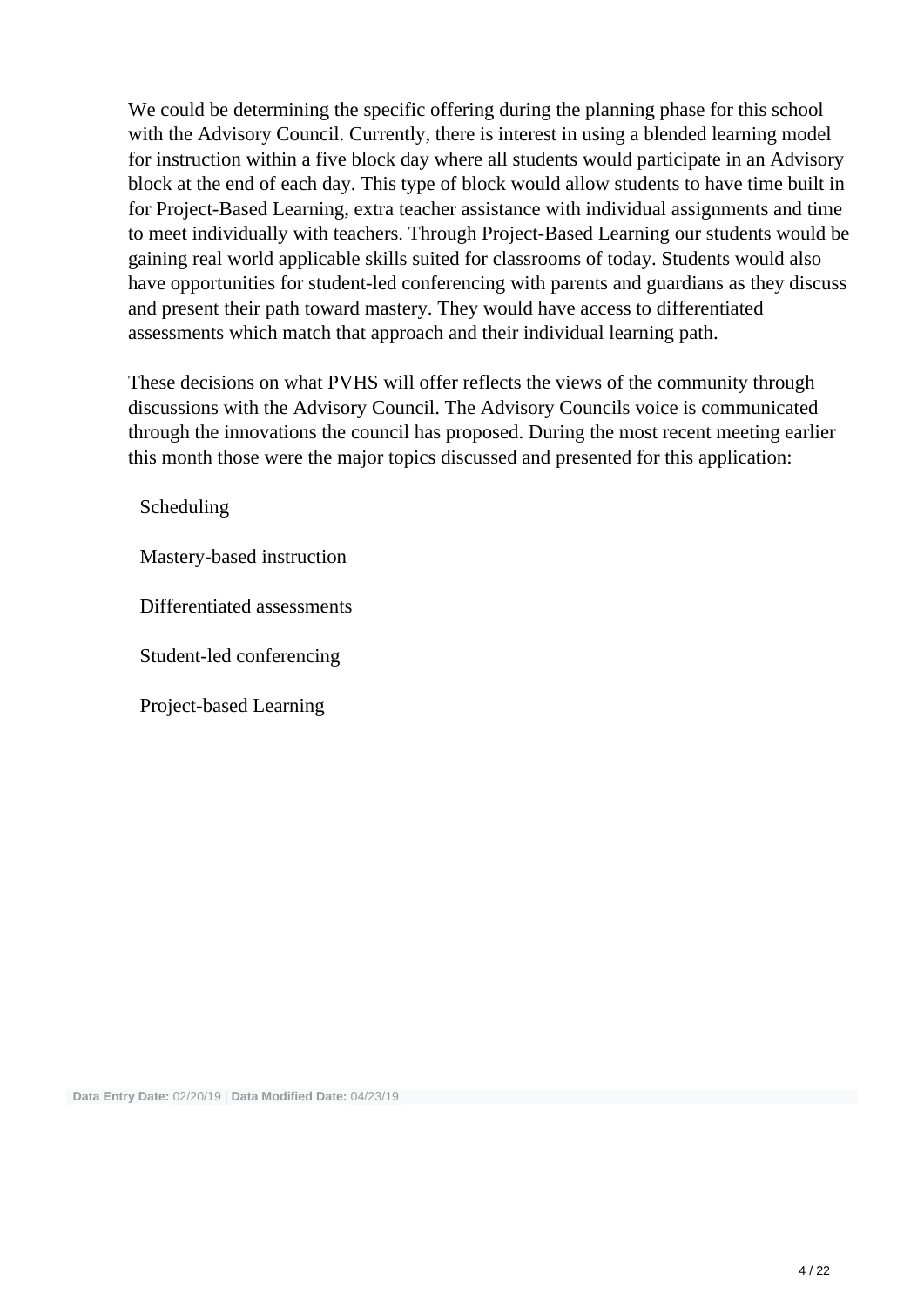# **SECTION 2:** GENERAL QUESTIONS

**Special Conditions ESSA (Check all that apply)**

#### **Supports and service organizations assisting your school.**

Arkansas Department of Education (ADE)

Office of Innovation for Education (OIE)

#### **Link to your School Improvement Plan:**

https://docs.google.com/document/d/e/2PACX-1vRa5KPPm1R1hG3dUyym3nolATGpydBvPx2n7 vzfST97Lk3k\_Y09rd19N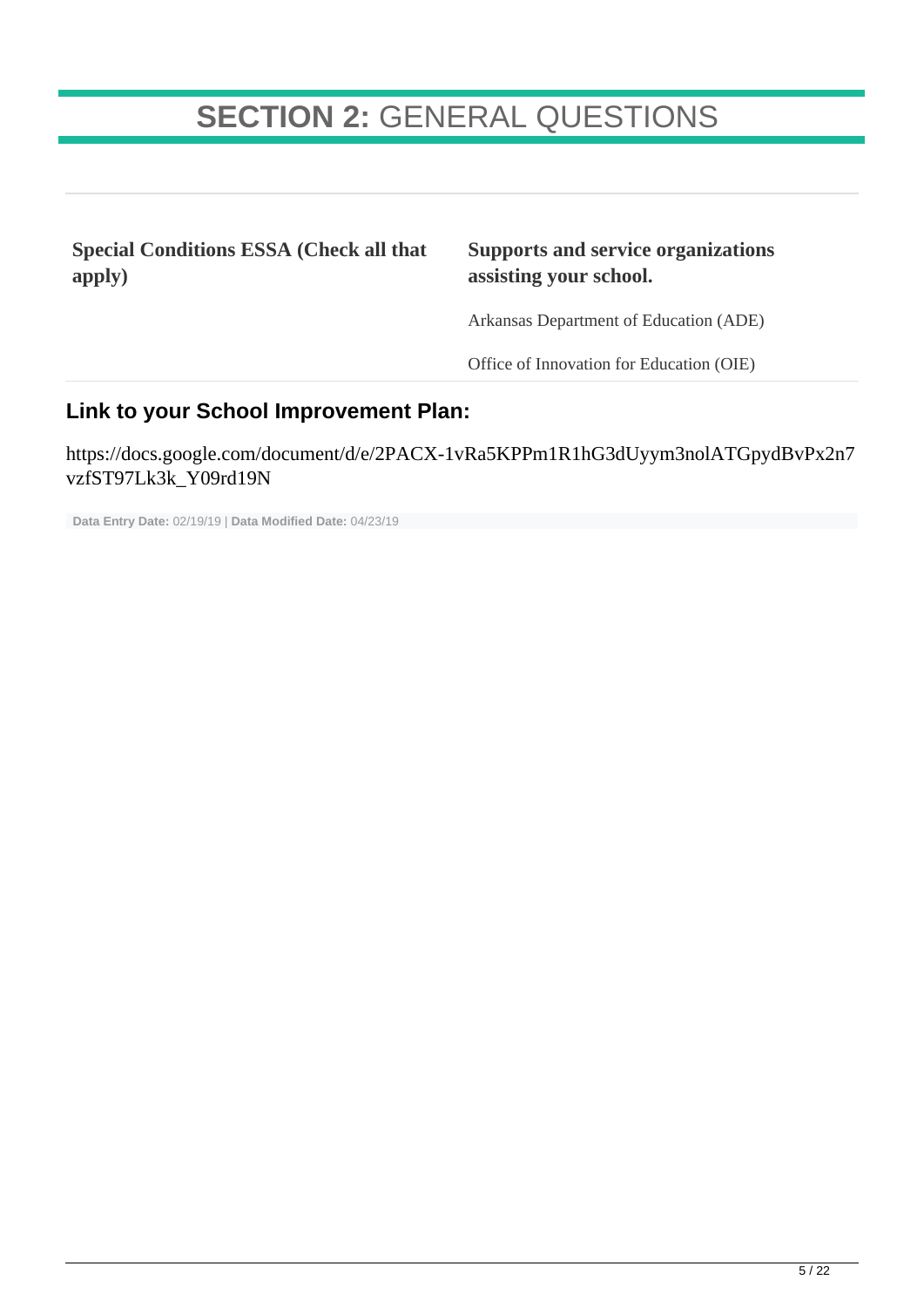### **Exploring and Learning**

We encourage you to work in this section before completing the School of Innovation Plan and Goals. The primary purpose of Exploring and Learning is to build the capacity of stakeholders for the work of innovation up to the submission of the application on April 23, 2019.

| Meeting<br>Date              | Meeting<br>Purpose                                                                                                                                         | Focus<br>Audience<br>& Number<br>Attended          | <b>Meeting Outcome/Planned</b><br><b>Next Steps</b>                                                                                                                                                                                                                                                                                                 |
|------------------------------|------------------------------------------------------------------------------------------------------------------------------------------------------------|----------------------------------------------------|-----------------------------------------------------------------------------------------------------------------------------------------------------------------------------------------------------------------------------------------------------------------------------------------------------------------------------------------------------|
| $04/10/2019$ -<br>04/10/2019 | SOI Meeting to develop<br>innovations for the SOI<br>application                                                                                           | Other<br>(Number<br>Attended: 10)                  | The Advisory Council was able to make some<br>decisions about which innovations they wanted to<br>see implemented at PVHS for the coming school<br>year.                                                                                                                                                                                            |
| $03/01/2019$ -<br>03/01/2019 | Inaugural Meeting for<br>the Pinnacle View High<br>School Advisory<br>Council                                                                              | Parent<br>(Number<br>Attended: 17)                 | We reviewed the WHY and the HOW of our work<br>as an SOI Advisory Council. Next Steps included<br>Registration dates for parents to indicate their<br>wishes for the 2019-2020 school year for their 9th<br>grade students. We also agreed that we would share<br>more information regarding this school choice<br>option via the school's website. |
| $02/26/2019$ -<br>02/26/2019 | SOI Planning meeting to<br>understand the purpose<br>of the SOI within core<br>curriculum and by<br>student needs.                                         | Other<br>(Number<br>Attended: 6)                   | To provide this school-based council meeting with<br>an overview of where we are in the SOI application<br>process, to help them understand the why and the<br>what of the SOI.                                                                                                                                                                     |
| $02/21/2019$ -<br>02/21/2019 | To provide an update on<br>the SOI application and<br>to start forming the SOI<br>Council (especially<br>looking at the student<br>and parent components). | Parent<br>(Number<br>Attended: More<br>than $25$ ) | Moving forward with the inaugural SOI Council<br>meeting. Creating a timeline for the process<br>moving forward as part of our action plan in<br>getting ready for the 2019-2020 school year.<br>Parents were also provided with an opportunity to<br>speak with parents from the SOIs in Springdale and<br>Rogers, Arkansas via a live feed.       |
| $02/20/2019$ -<br>02/20/2019 | <b>SOI</b> Application<br>Meeting at Arch Ford<br><b>Educational Services in</b><br>Plumerville, AR                                                        | Other<br>(Number<br>Attended: 2)                   | Learn about application process, next steps will be<br>assembling an SOI Council.                                                                                                                                                                                                                                                                   |
| $02/18/2019$ -<br>02/18/2019 | A Logistics Planning<br>Committee with all<br>departments needed to                                                                                        | District<br>Adminstrator<br>(Number                | Meeting outcome/planned steps The identification                                                                                                                                                                                                                                                                                                    |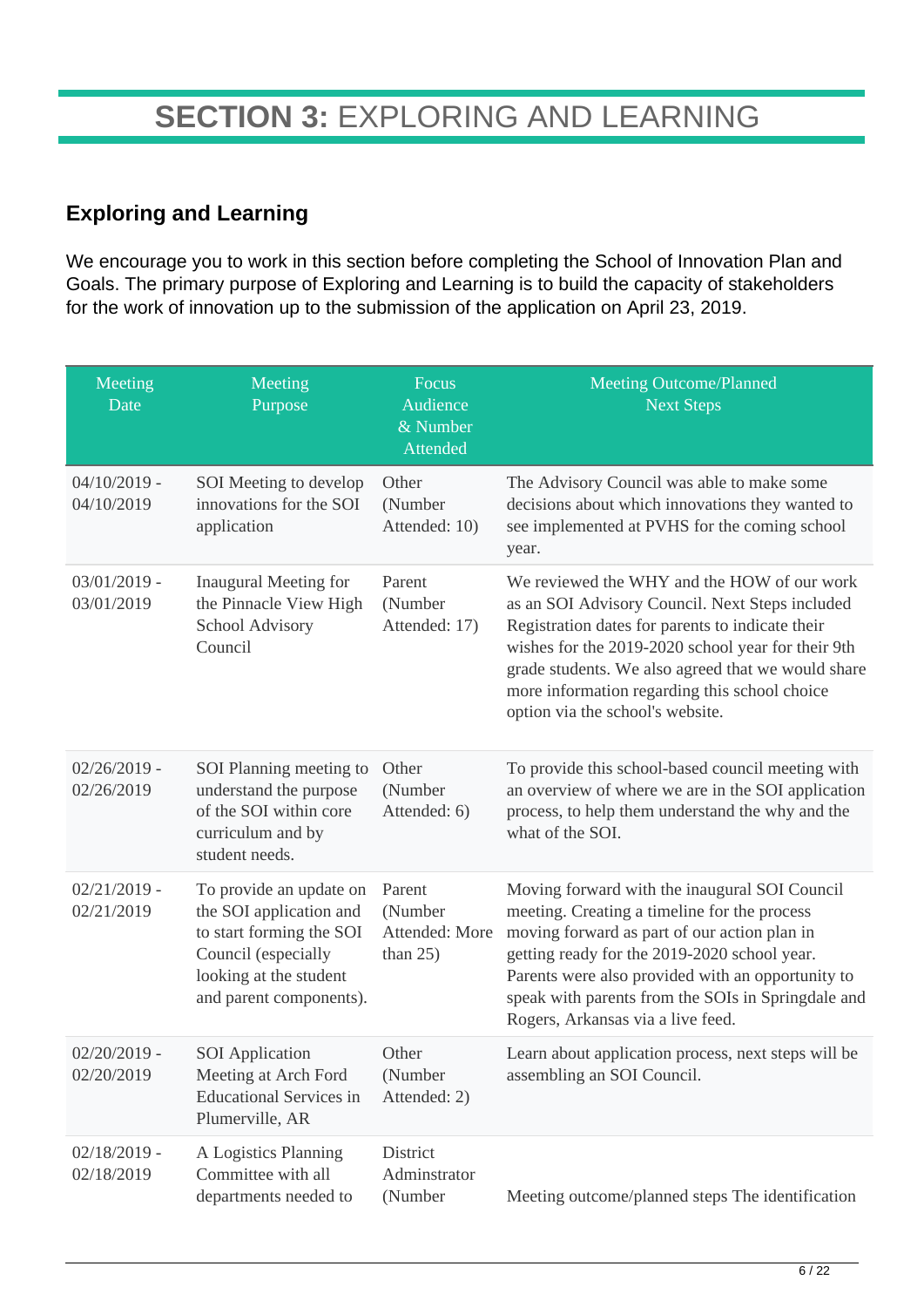| Meeting<br>Date              | Meeting<br>Purpose                                                                                                                                                                                                                                                                                                                       | Focus<br>Audience<br>$\overline{\&}$ Number<br>Attended | <b>Meeting Outcome/Planned</b><br><b>Next Steps</b>                                                                                                                                                                                                                                                                                                                                                                                                                                                                                                                                                                                                                                                                                                                                                                                                                                                                                                                                                                                                                                                                                                                                                                                      |
|------------------------------|------------------------------------------------------------------------------------------------------------------------------------------------------------------------------------------------------------------------------------------------------------------------------------------------------------------------------------------|---------------------------------------------------------|------------------------------------------------------------------------------------------------------------------------------------------------------------------------------------------------------------------------------------------------------------------------------------------------------------------------------------------------------------------------------------------------------------------------------------------------------------------------------------------------------------------------------------------------------------------------------------------------------------------------------------------------------------------------------------------------------------------------------------------------------------------------------------------------------------------------------------------------------------------------------------------------------------------------------------------------------------------------------------------------------------------------------------------------------------------------------------------------------------------------------------------------------------------------------------------------------------------------------------------|
|                              | support this effort.                                                                                                                                                                                                                                                                                                                     | Attended: 11)                                           | of critical timelines (e.g. facilities upgrades to meet<br>standards, procurement deadline for the purchase<br>of equipment/furniture). A discussion around<br>curriculum was presented with regard to which<br>courses could be offered to meet a 9 <sup>th</sup> grade<br>curriculum before the implementation of the<br>innovative approaches for 10 through grade 12.<br>Athletics schedules and transportation concerns<br>were addressed and until we know which students,<br>which AZ schools and which sports we cannot<br>confirm final details. A suggestion was generated<br>for a daily schedule which might look like an<br>elementary schedule from start time through the<br>end of the day (accommodating the athletic<br>schedule and potential traffic concerns for moving<br>student in and out of the facility). A couple<br>questions were offered up to be clarified during the<br>session on February 20, 2019 with the ADE legal<br>counsel regarding the equitable access to extra-<br>curricular options such as Debate, Drama, Dance,<br>etc Next steps will include a follow-up meeting to<br>see where we are in the school-readiness process<br>having met the timelines generated during this<br>meeting. |
| $02/07/2019$ -<br>02/07/2019 | To receive feedback<br>from parents regarding<br>their interest in the SOI<br>for PVHS and to share<br>information on the AAA<br>rules for student athletes,<br>the process of making<br>the application, the<br>requirements of an SOI<br>Council and the need for<br>parental engagement and<br>input as the process<br>moves forward. | Parent<br>(Number<br>Attended: 12)                      | During this meeting we discussed moving forward<br>and what that process might entail. We also spoke<br>about the formation of an Advisory Council and<br>the need for parent membership. The audience was<br>advised that there would be an upcoming Technical<br>assistance event for districts making the application<br>for an SOI and that a Parent meeting would<br>immediately follow that event. We would also<br>explore the provision of input from parents whose<br>students currently attend another SOI in Arkansas<br>(Rogers/Springdale districts were referenced).                                                                                                                                                                                                                                                                                                                                                                                                                                                                                                                                                                                                                                                       |
| $01/30/2019$ -<br>01/30/2019 | To form a 9th grade<br>Task Force where we<br>would identify what<br>actions have been taken<br>to date, reviewing the<br>level of interest on the<br>returned Parent/Student<br>Surveys, a presentation                                                                                                                                 | Parent<br>(Number<br>Attended: 12)                      | A follow-up meeting where we will share<br>subsequent information gathered through meetings<br>with AAA and facilities services, and the decision<br>on submitting the SOI application, as well as the<br>Technical assistance session on February 20, 2019.                                                                                                                                                                                                                                                                                                                                                                                                                                                                                                                                                                                                                                                                                                                                                                                                                                                                                                                                                                             |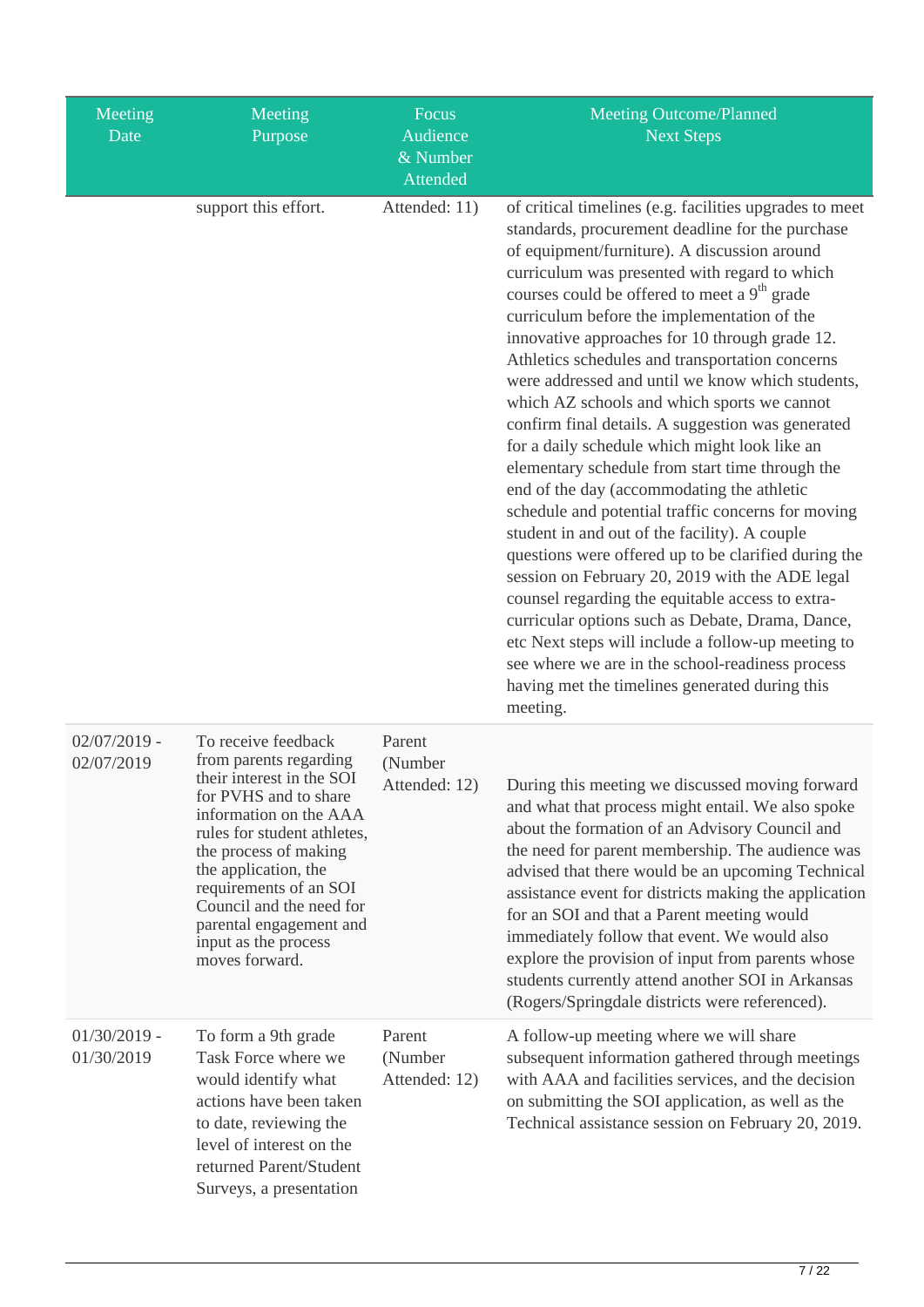| Meeting<br>Date | Meeting<br>Purpose                                                                                                                                                                                                                    | <b>Focus</b><br>Audience<br>& Number<br>Attended | <b>Meeting Outcome/Planned</b><br><b>Next Steps</b> |
|-----------------|---------------------------------------------------------------------------------------------------------------------------------------------------------------------------------------------------------------------------------------|--------------------------------------------------|-----------------------------------------------------|
|                 | to the Little Rock<br><b>School District</b><br><b>Community Advisory</b><br>Board, a facilities<br>meeting with the ADE, a<br>meeting on AAA rules<br>and effect on student<br>athletes for the 9th grade<br>year, and to answer any |                                                  |                                                     |
|                 | questions parents have<br>as we move forward.                                                                                                                                                                                         |                                                  |                                                     |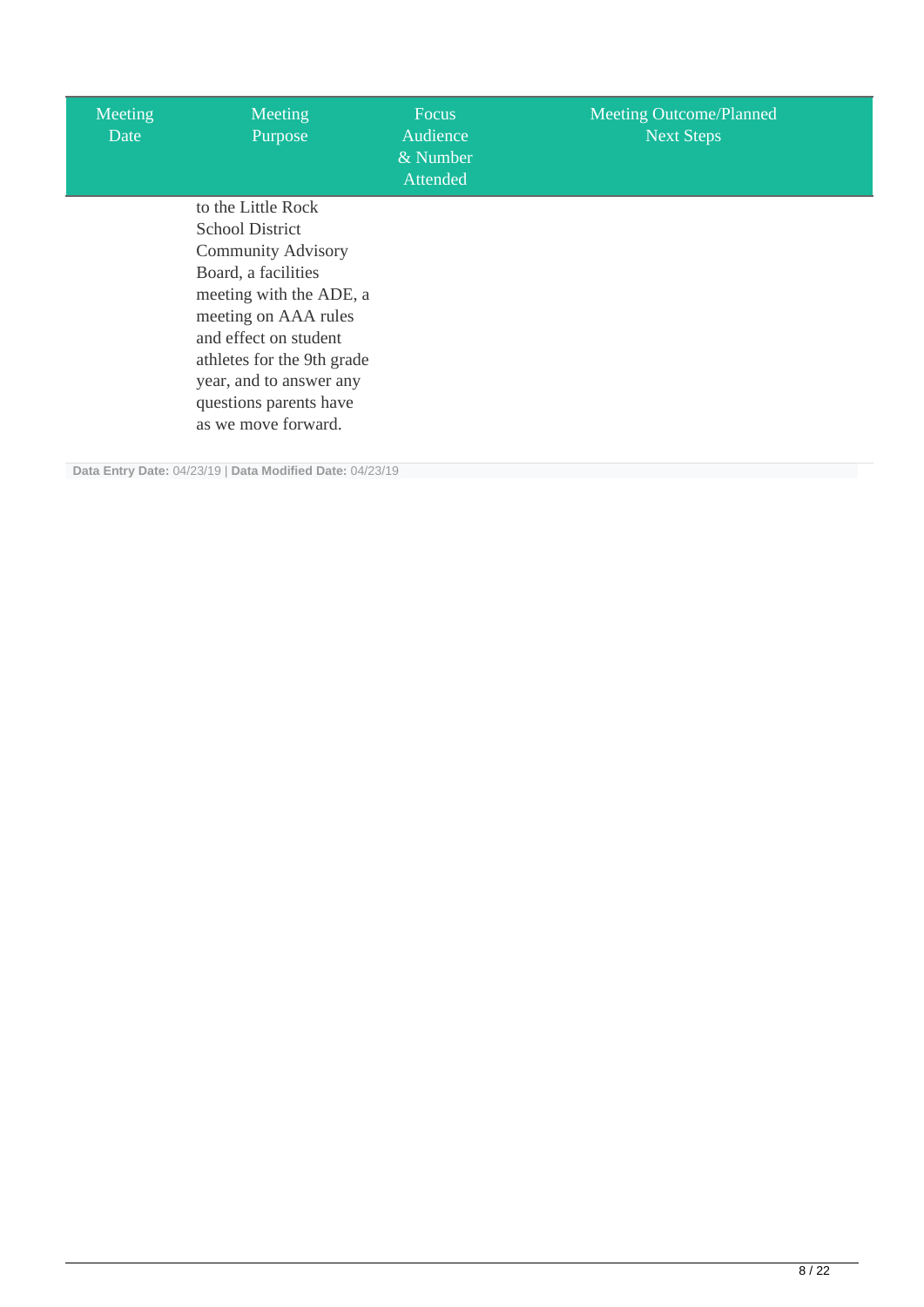# **SECTION 4:** COUNCIL OF INNOVATION

### **Council of Innovation**

The Council of Innovation is composed of a representative group of teachers, classified employees, the building principal or designee, parents, community members, minimum of two (2) students and minority membership in schools with ten percent (10%) or greater minority student population. The council shall generate innovative ideas and proposals and seek diverse ideas from other stakeholders to determine the content of the plan that will be voted on by the school employees.

#### **Minority Representation:** 35.71%

| Name of<br>council member | Representative<br>group         | Council<br>Position | Minority       | Date<br>Elected |
|---------------------------|---------------------------------|---------------------|----------------|-----------------|
| Naina Bose                | Student                         | Member              | Yes            | 03/01/2019      |
| Nandini Bose              | Student                         | Member              | Yes            | 03/01/2019      |
| Sudeepha Bose             | Parent                          | Member              | Yes            | 03/01/2019      |
| Gloria Layman             | Parent                          | Member              | N <sub>o</sub> | 03/01/2019      |
| Kevin Layman              | Parent                          | Member              | N <sub>o</sub> | 03/01/2019      |
| Alex Layman               | Student                         | Member              | N <sub>0</sub> | 03/01/2019      |
| <b>Walt Carter</b>        | Parent                          | Member              | N <sub>o</sub> | 03/01/2019      |
| Chris Gimbert             | Parent                          | Member              | N <sub>o</sub> | 03/01/2019      |
| Karen Heatherly           | School Adminstrator             | Member              | N <sub>o</sub> | 02/26/2019      |
| <b>Kathy Peery</b>        | <b>Certified Staff</b>          | Member              | N <sub>o</sub> | 02/26/2019      |
| Jennifer Meskenas         | <b>Certified Staff</b>          | Member              | No             | 02/26/2019      |
| Dr. Karen Henery          | <b>District</b><br>Adminstrator | Member              | Yes            | 02/20/2019      |
| Dr. Jay Pickering         | Principal                       | Member              | N <sub>o</sub> | 02/20/2019      |
| <b>Marvin Burton</b>      | <b>District</b><br>Adminstrator | Member              | Yes            | 02/20/2019      |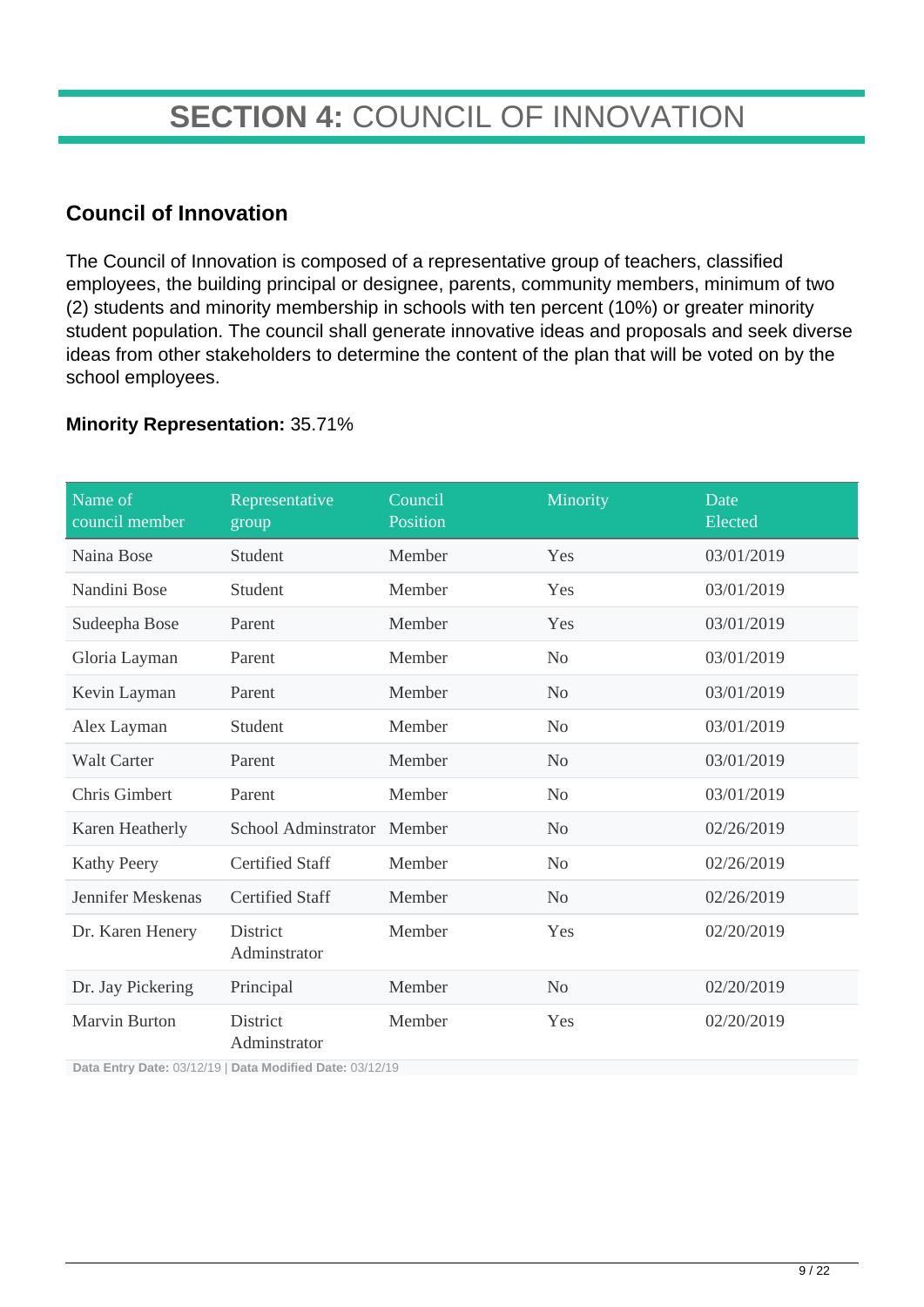# **SECTION 5:** VISION AND MISSION

#### **The school's Vision statement**

The mission of Pinnacle View Middle/High School, in partnership with the community, is to lead students through rigorous academic programs, which include exploratory and multi-cultural experiences, utilize the strength of its diverse population, and enable students to reach their full potential as independent thinkers in a global society.

#### **The school's Mission statement**

The mission of Pinnacle View Middle/High School, in partnership with the community, is to lead students through rigorous academic programs, which include exploratory and multi-cultural experiences, utilize the strength of its diverse population, and enable students to reach their full potential as independent thinkers in a global society.

**Vision & Misson are:**

Revisited without changes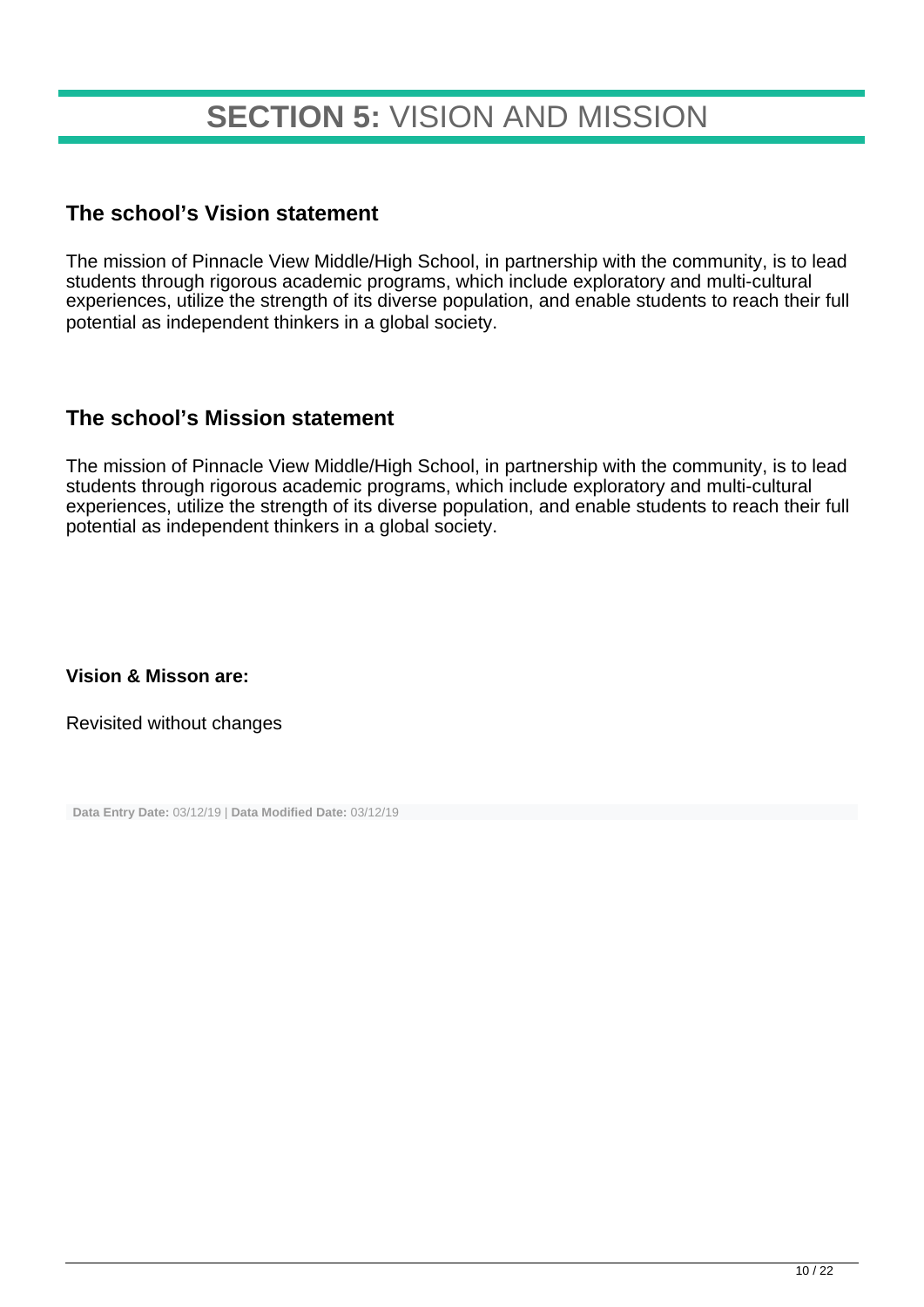### **Timeline of work:**

| Date       | Vision & Mission Work                                                                                                                                                                                                  | <b>Stakeholders Involved</b>                                                                                                                                                                                           |
|------------|------------------------------------------------------------------------------------------------------------------------------------------------------------------------------------------------------------------------|------------------------------------------------------------------------------------------------------------------------------------------------------------------------------------------------------------------------|
| 04/04/2019 | The SOI Council will meet on this date or the<br>closest date possible to review the current<br>Vision and Mission from PVMS to see if this<br>represents what the SO Council desires for the<br>future PVHS students. | The SOI Council will meet on this date or the<br>closest date possible to review the current<br>Vision and Mission from PVMS to see if this<br>represents what the SO Council desires for the<br>future PVHS students. |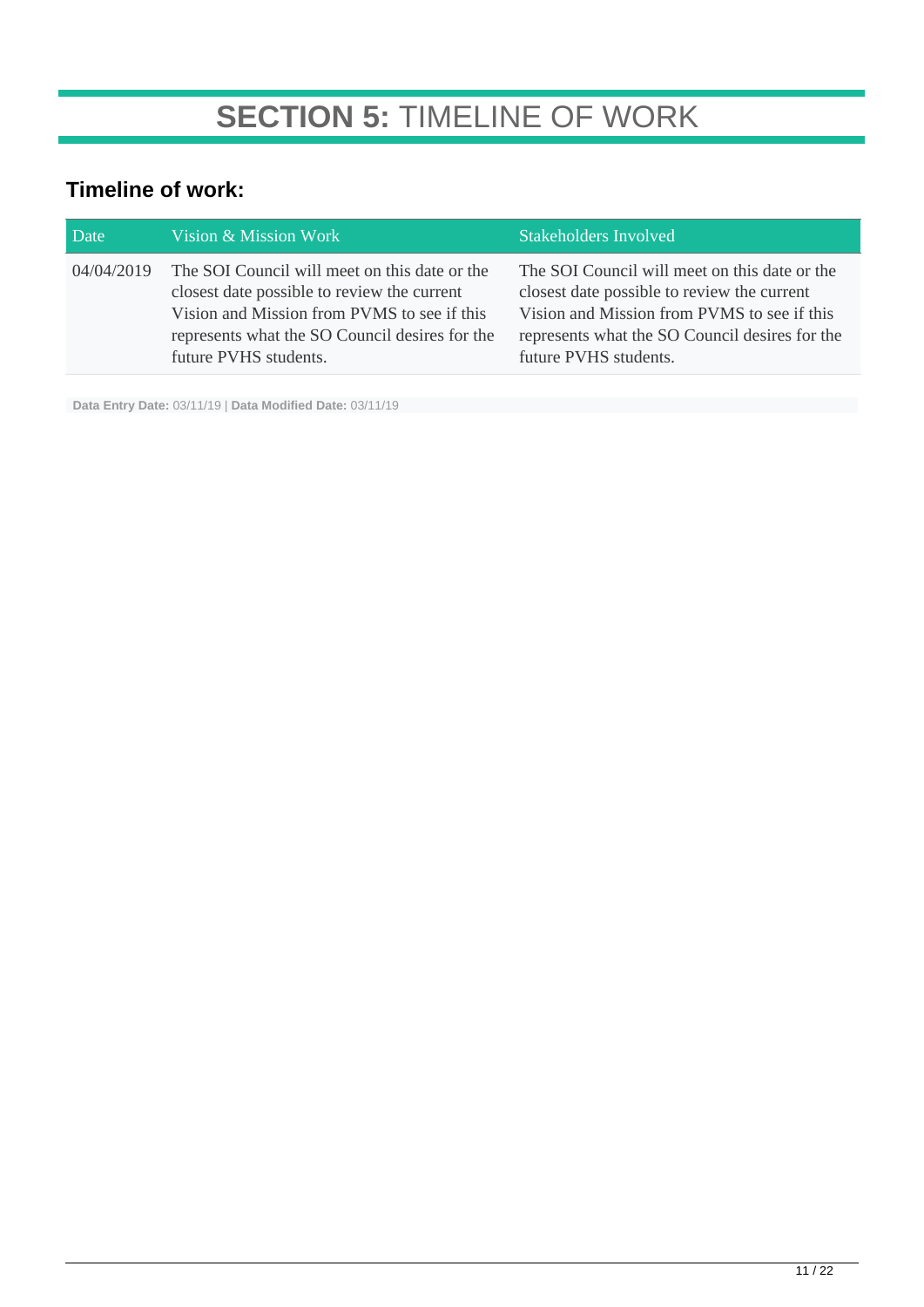# **SECTION 6:** GOALS AND ANTICIPATED OUTCOMES

### **Goals and Anticipated Outcomes**

These may include, but are not limited to, the following goals outlined in **AR Code § 6-15-2803** (2016)

#### Goal 1:

Students will utilize an accelerated pathway using a blended learning and/or Project-based Learning approach to learning. This will allow the student to earn a high school diploma by the end of the 12th grade year, along with possible industry-level certifications and/or college hours equivalent to an Associate's degree.

#### Goal 2:

Students will graduate at rates comparable to or higher than their grade-level peers in their attendance zone schools by crafting a pathway which reflects their voice and choice for career, college and community readiness. Students will also meet and exceed district graduation rates in a four-year model. Currently, there are two schools which would be attendance zone schools for this group of students. Hall High School has a graduation rate of 65% and Central High School with a graduation rate of 93% (https://myschoolinfo.arkansas.gov - 2017-2018 results). In addition the college going rates are 14% (Hall High School) and 35% (Central High School. This data especially, that for Hall allows the Advisory Council to look at as a baseline for where we want our students to be in four years time.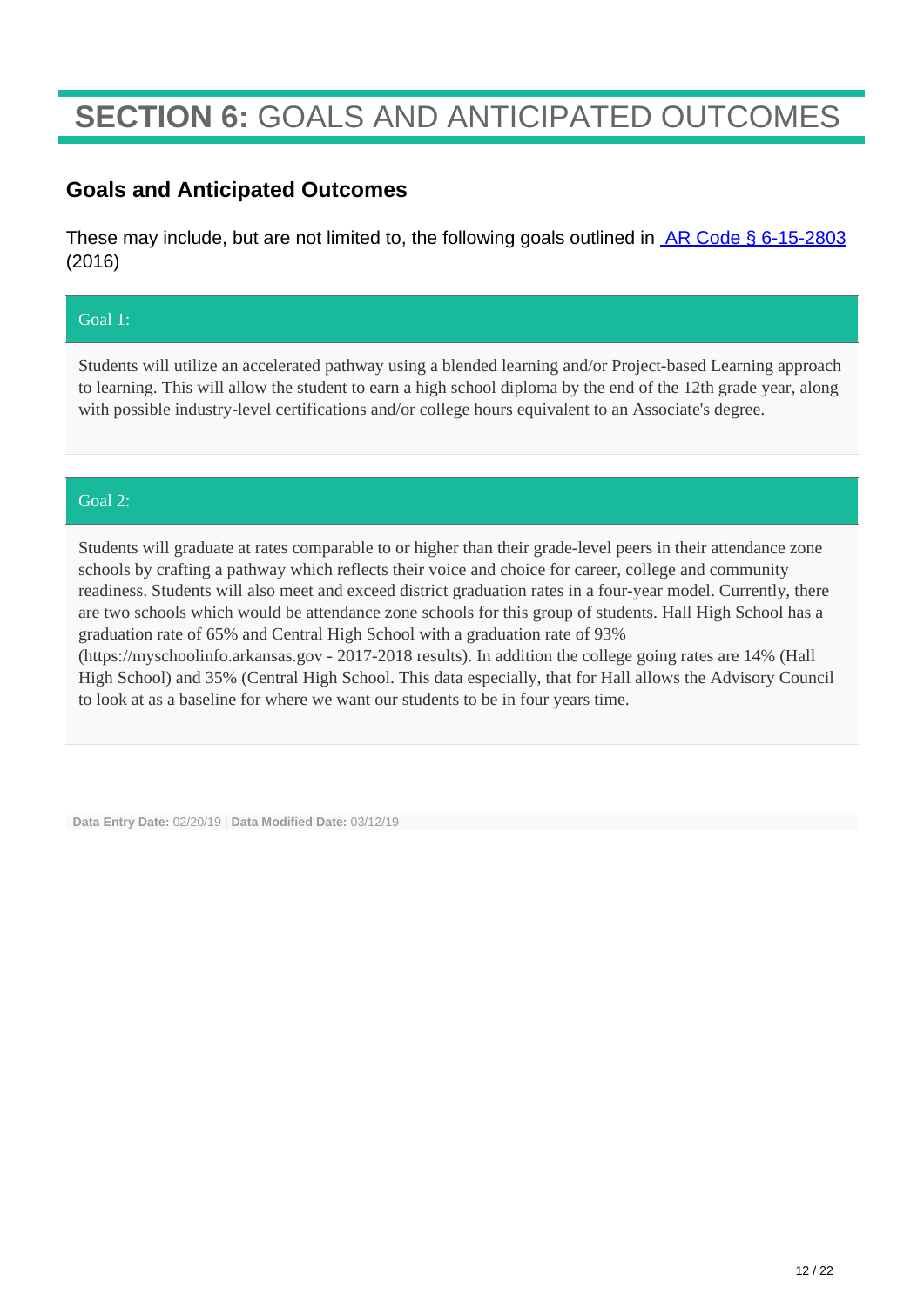# **SECTION 7:** THEORY OF ACTION TO ACHIEVE INNOVATION GOALS - INNOVATION PLAN

### **Theory of Action to Achieve Innovation Goals: Innovation Plan**

Please connect the SOI goals to the innovations,performance targets, timeline, and waivers needed for implementation. Note: limit the response to no more than five (5) goals. Complete Theory of Action for each goal.

|                                                              | Goal 1   Students will utilize an accelerated pathway using a blended learning and/or Project-based Learning<br>approach to learning. This will allow the student to earn a high school diploma by the end of the 12th grade<br>year, along with possible industry-level certifications and/or college hours equivalent to an Associate's degree.                                                                                                                                                                                                                                                          |
|--------------------------------------------------------------|------------------------------------------------------------------------------------------------------------------------------------------------------------------------------------------------------------------------------------------------------------------------------------------------------------------------------------------------------------------------------------------------------------------------------------------------------------------------------------------------------------------------------------------------------------------------------------------------------------|
| Output/Actions<br>(innovation strategy)                      | If we provide students with opportunities to pursue learning where that takes place in<br>part through an online-delivery platform, or in a supervised brick and mortar location<br>with an element of student voice which controls the time, path, place and/or pace.                                                                                                                                                                                                                                                                                                                                     |
| <b>Expected Short Term</b><br>Outcome                        | Then as students progress from one grade level to the next, students will develop a<br>greater understanding of their 'why' for the course of study and the 'how' which is<br>under their control.                                                                                                                                                                                                                                                                                                                                                                                                         |
| <b>Interim Performance</b><br>Target with expected<br>change | And this will allow students to enhance their 8th grade Student Success Plan through<br>to the development of a Capstone project for their 12th grade culminating year.                                                                                                                                                                                                                                                                                                                                                                                                                                    |
| Data/Instrument                                              | which will be measured by their development of an outline for a Capstone project for<br>their senior year using a template.                                                                                                                                                                                                                                                                                                                                                                                                                                                                                |
| Date<br>(by when)                                            | 05/22/2020                                                                                                                                                                                                                                                                                                                                                                                                                                                                                                                                                                                                 |
| Materials/Resources<br>needed                                | Freshman students need the resource of a freshman seminar led by a teacher who is<br>familiar with the class and who coordinates some aspects of a service learning<br>component as well as the development of the Capstone project.<br>Students will need to explore careers in their path either through internship<br>opportunities and/or presentations to them by experts in the field coming into the<br>school as instructors.<br>Teacher(s) may also pursue extern-ship opportunities with any business partners who<br>may be able to further their understanding of the paths chosen by student. |
| <b>Waiver Needed?</b>                                        | Yes                                                                                                                                                                                                                                                                                                                                                                                                                                                                                                                                                                                                        |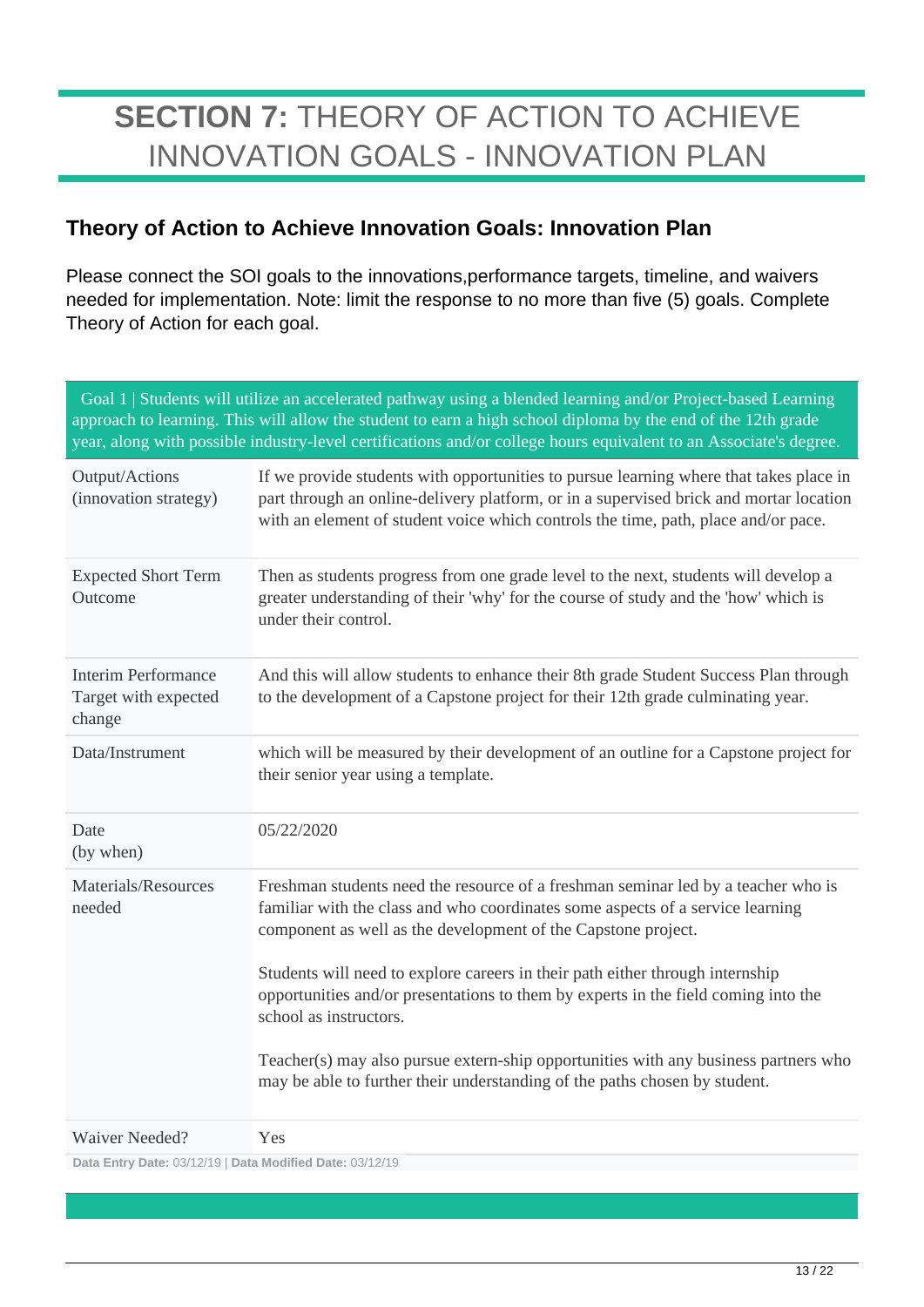Goal 2 | Students will graduate at rates comparable to or higher than their grade-level peers in their attendance zone schools by crafting a pathway which reflects their voice and choice for career, college and community readiness. Students will also meet and exceed district graduation rates in a four-year model. Currently, there are two schools which would be attendance zone schools for this group of students. Hall High School has a graduation rate of 65% and Central High School with a graduation rate of 93% (https://myschoolinfo.arkansas.gov - 2017-2018 results). In addition the college going rates are 14% (Hall High

School) and 35% (Central High School. This data especially, that for Hall allows the Advisory Council to look at as a baseline for where we want our students to be in four years time.

| Output/Actions<br>(innovation strategy)                      | If we provide students with opportunities to access a personalized path where they<br>can complete courses starting in their sophomore year earning simultaneous college<br>and high school credits for their chosen pathway                                                                                                                                                                                                                                                       |
|--------------------------------------------------------------|------------------------------------------------------------------------------------------------------------------------------------------------------------------------------------------------------------------------------------------------------------------------------------------------------------------------------------------------------------------------------------------------------------------------------------------------------------------------------------|
| <b>Expected Short Term</b><br>Outcome                        | Then students can set goals to achieve no more than 20 college credit hours per year<br>with partner higher education institutions in the central Arkansas are or further afield<br>depending on the chosen path.                                                                                                                                                                                                                                                                  |
| <b>Interim Performance</b><br>Target with expected<br>change | and this will allow the student to define/develop their path to graduation from high<br>school, along with college hours which may lead to industry certifications ad/or<br>advanced college placement.                                                                                                                                                                                                                                                                            |
| Data/Instrument                                              | which will be measured by the number of college hours earned by each student<br>toward meeting a 60 hour (MAXIMUM) goal over three years, the number of<br>students going to a career placement upon graduation, and the number of students<br>who are college bound with an advanced placement of entering at either the<br>sophomore or junior level in college.                                                                                                                 |
| Date<br>(by when)                                            | 05/22/2020                                                                                                                                                                                                                                                                                                                                                                                                                                                                         |
| Materials/Resources<br>needed                                | Students will need<br>- ready access to College and Career Counseling experiences regularly during their<br>freshman year<br>- college visits in person to explore offerings and requirements<br>- college fair visits and meetings with representatives from local and out of state<br>colleges either on campus or at a central location<br>- internship experiences with local industry experts<br>- virtual learning experiences for further afield out of state opportunities |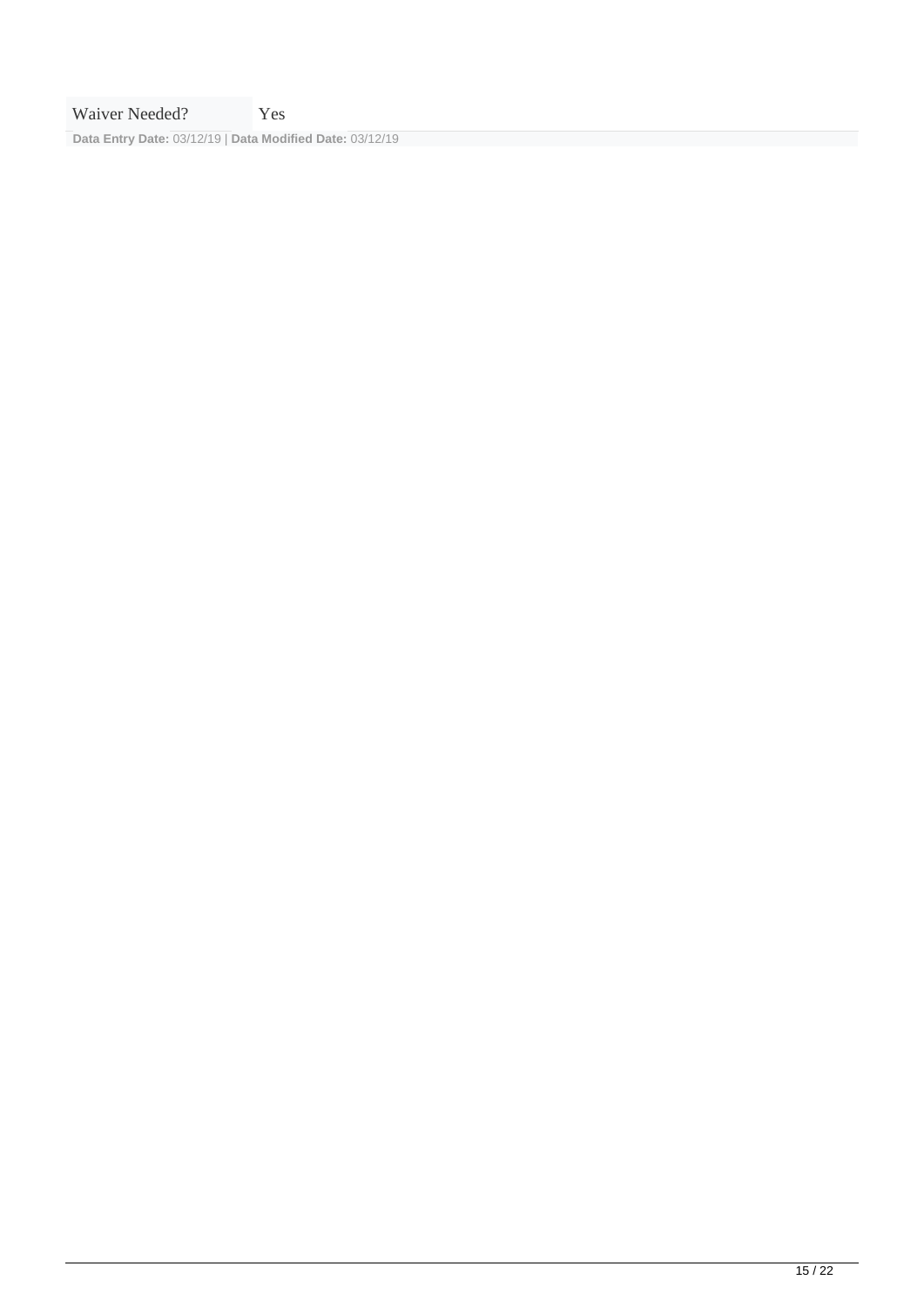# **SECTION 7:** WAIVERS

### **Waivers needed to Achieve Proposed Innovations**

The linked chart may assist: **[Commonly Granted Waivers](http://www.arkansased.gov/public/userfiles/Learning_Services/Charter%20and%20Home%20School/Charter%20School-Division%20of%20Learning%20Services/Applications/Waiver_Document.pdf)**

 Goal 1 | Students will utilize an accelerated pathway using a blended learning and/or Project-based Learning approach to learning. This will allow the student to earn a high school diploma by the end of the 12th grade year, along with possible industry-level certifications and/or college hours equivalent to an Associate's degree.

| Waiver Sought | Class Size and teaching load                                                                                                                                                                                                        |
|---------------|-------------------------------------------------------------------------------------------------------------------------------------------------------------------------------------------------------------------------------------|
|               | <b>Standard</b>                                                                                                                                                                                                                     |
|               | $1-A.6$                                                                                                                                                                                                                             |
| Rationale     | Class sizes may exceed the state standards number depending on the student's path and<br>choices.                                                                                                                                   |
| Explanation   | Some Pinnacle View High School students may be working virtually in a blended model or<br>working on project-based learning with a teacher of record but not a physical presence in the<br>brick and mortar classroom at all times. |

**Data Entry Date:** 03/12/19 | **Data Modified Date:** 03/12/19

 Goal 1 | Students will utilize an accelerated pathway using a blended learning and/or Project-based Learning approach to learning. This will allow the student to earn a high school diploma by the end of the 12th grade year, along with possible industry-level certifications and/or college hours equivalent to an Associate's degree.

| Waiver Sought | <b>Flexible Schedule</b>                                                                                                                                                                                                                                             |
|---------------|----------------------------------------------------------------------------------------------------------------------------------------------------------------------------------------------------------------------------------------------------------------------|
|               | <b>Standard</b>                                                                                                                                                                                                                                                      |
|               | $1 - A.5.2$                                                                                                                                                                                                                                                          |
| Rationale     | Student schedules may vary relative to the student's learning path.                                                                                                                                                                                                  |
| Explanation   | Students will need to earn credit hours away from the Pinnacle View High School campus,<br>through blended and virtual learning experiences, as well as through internship<br>opportunities, project-based learning or through a combination of these opportunities. |

**Data Entry Date:** 03/12/19 | **Data Modified Date:** 03/12/19

 Goal 1 | Students will utilize an accelerated pathway using a blended learning and/or Project-based Learning approach to learning. This will allow the student to earn a high school diploma by the end of the 12th grade year, along with possible industry-level certifications and/or college hours equivalent to an Associate's degree.

Waiver Sought Teacher Licensure Standard 4-B.2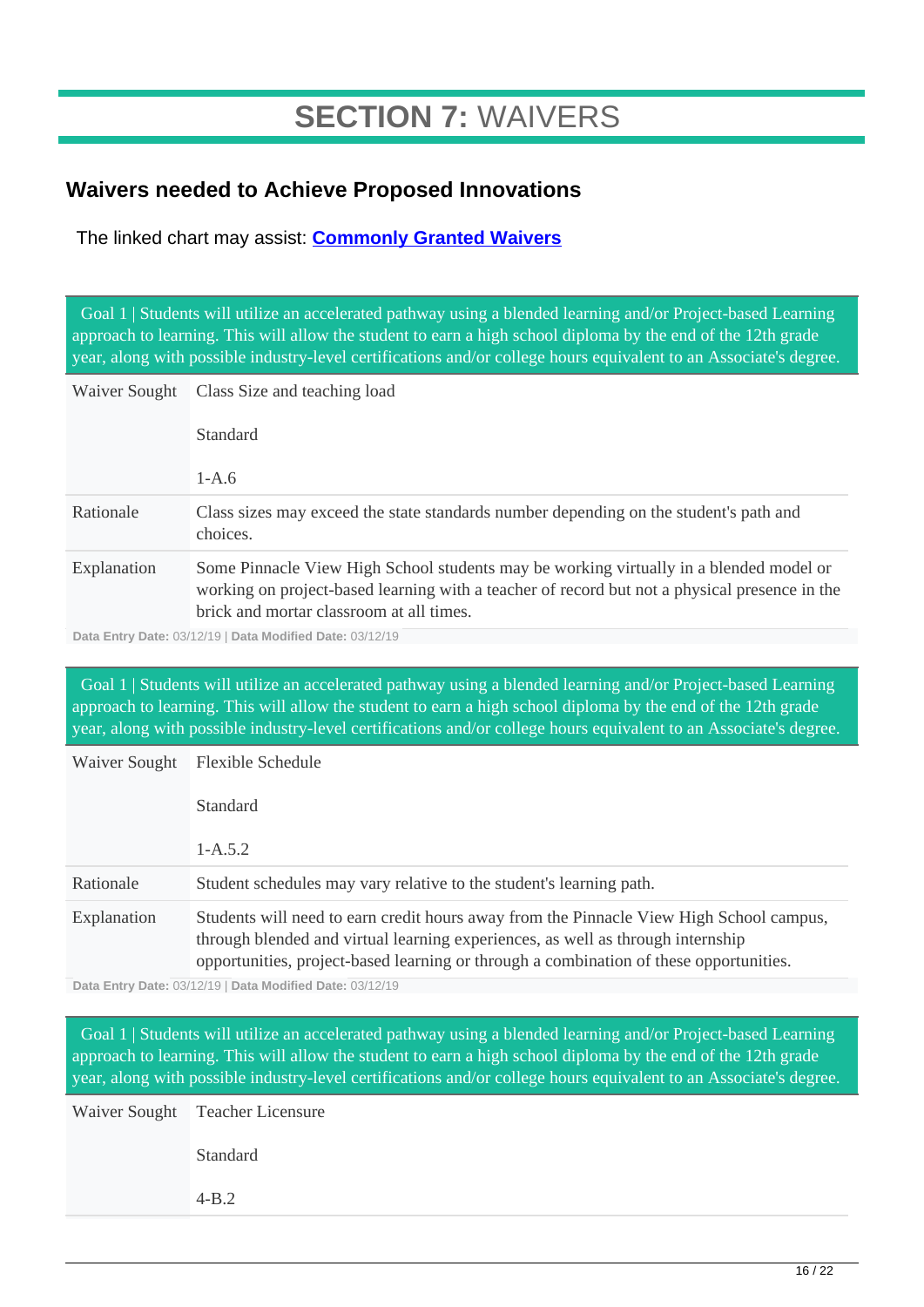| Goal 1   Students will utilize an accelerated pathway using a blended learning and/or Project-based Learning<br>approach to learning. This will allow the student to earn a high school diploma by the end of the 12th grade<br>year, along with possible industry-level certifications and/or college hours equivalent to an Associate's degree. |                                                                                                                                                                                                                                                                                                                                           |  |
|---------------------------------------------------------------------------------------------------------------------------------------------------------------------------------------------------------------------------------------------------------------------------------------------------------------------------------------------------|-------------------------------------------------------------------------------------------------------------------------------------------------------------------------------------------------------------------------------------------------------------------------------------------------------------------------------------------|--|
| Rationale                                                                                                                                                                                                                                                                                                                                         | Industry certifications and/or college credits are not all taught by teachers/instructors<br>holding Arkansas Teacher Licensure in subjects students are taking on their personalized<br>learning path.                                                                                                                                   |  |
| Explanation                                                                                                                                                                                                                                                                                                                                       | Students working on college credit, or working with instructors or working on internships as<br>part of their credit hours will be taught by industry experts and/or college instructors. Every<br>expert or instructor would not need to hold Arkansas Teacher licensure in order to deliver<br>those learning experiences for students. |  |

**Data Entry Date:** 03/12/19 | **Data Modified Date:** 03/12/19

 Goal 2 | Students will graduate at rates comparable to or higher than their grade-level peers in their attendance zone schools by crafting a pathway which reflects their voice and choice for career, college and community readiness. Students will also meet and exceed district graduation rates in a four-year model. Currently, there are two schools which would be attendance zone schools for this group of students. Hall High School has a graduation rate of 65% and Central High School with a graduation rate of 93% (https://myschoolinfo.arkansas.gov - 2017-2018 results). In addition the college going rates are 14% (Hall High School) and 35% (Central High School. This data especially, that for Hall allows the Advisory Council to look at as a baseline for where we want our students to be in four years time.

| Waiver Sought | <b>Teacher Licensure</b>                                                                                                                                                                  |
|---------------|-------------------------------------------------------------------------------------------------------------------------------------------------------------------------------------------|
|               | <b>Standard</b>                                                                                                                                                                           |
|               | $4 - B.2$                                                                                                                                                                                 |
| Rationale     | Students' college and career coach may come from industry experts and college experts.                                                                                                    |
| Explanation   | The experts utilized to provide students with college, career and community readiness may<br>not hold Arkansas teacher licensure since they are external to a K-12 public school setting. |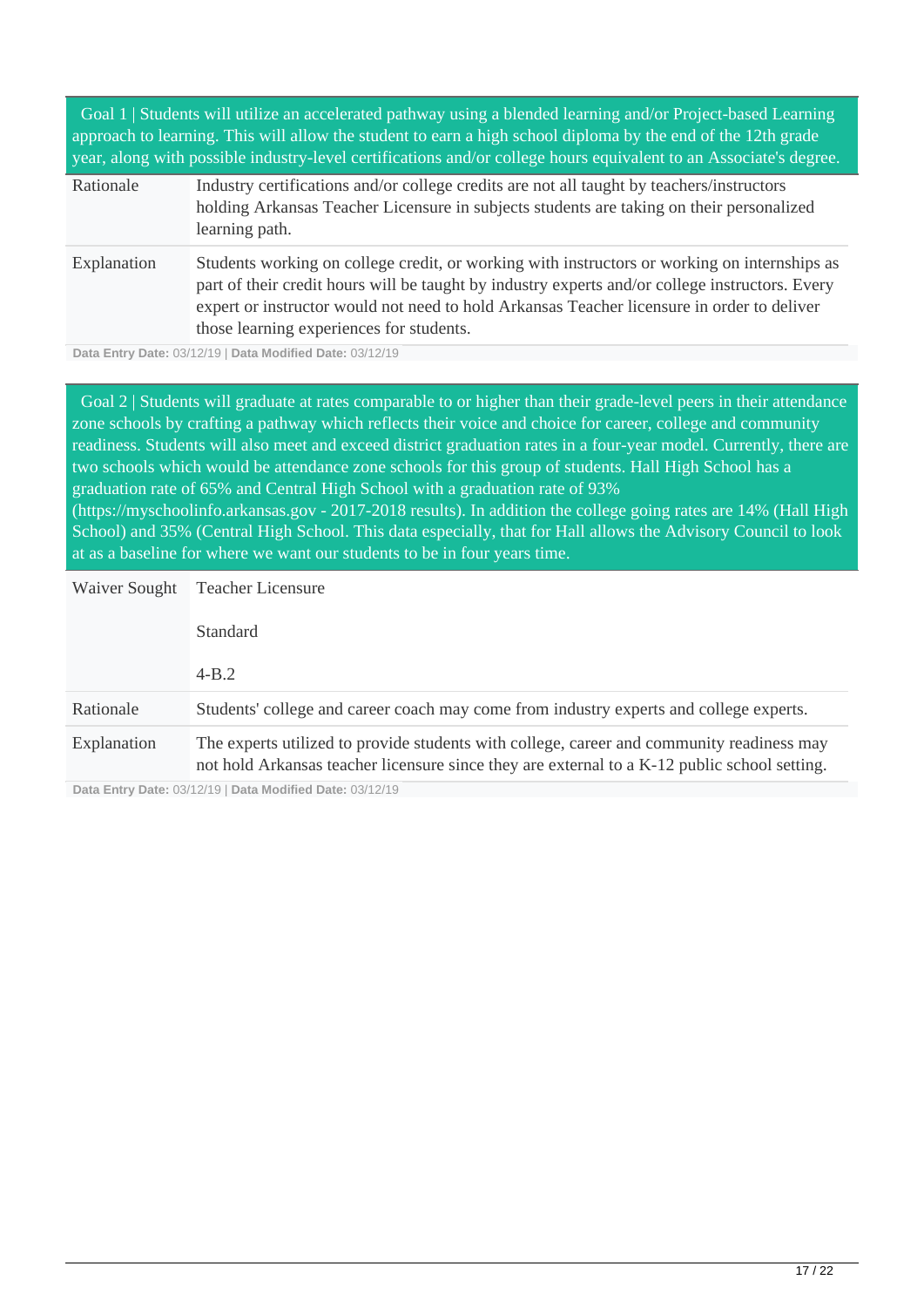# **SECTION 8:** ELECTION RESULTS

### **Election Results**

Faculty and staff of the school must vote on the innovation plan presented by the Council of Innovation. **Sixty percent of all school employees must vote in favor for the application to be submitted to the ADE.**

| Number of Licensed and Classified Staff                                   | 17  |
|---------------------------------------------------------------------------|-----|
| Number of Staff who voted                                                 | 17  |
| Number of Staff who voted for the proposed Plan                           | 11  |
| Number of Staff who voted against the proposed plan                       | - 6 |
| Percentage of staff voting in favor of the proposed<br>plan of innovation | 65  |
| Data Entry Date: 03/12/19   Data Modified Date: 03/12/19                  |     |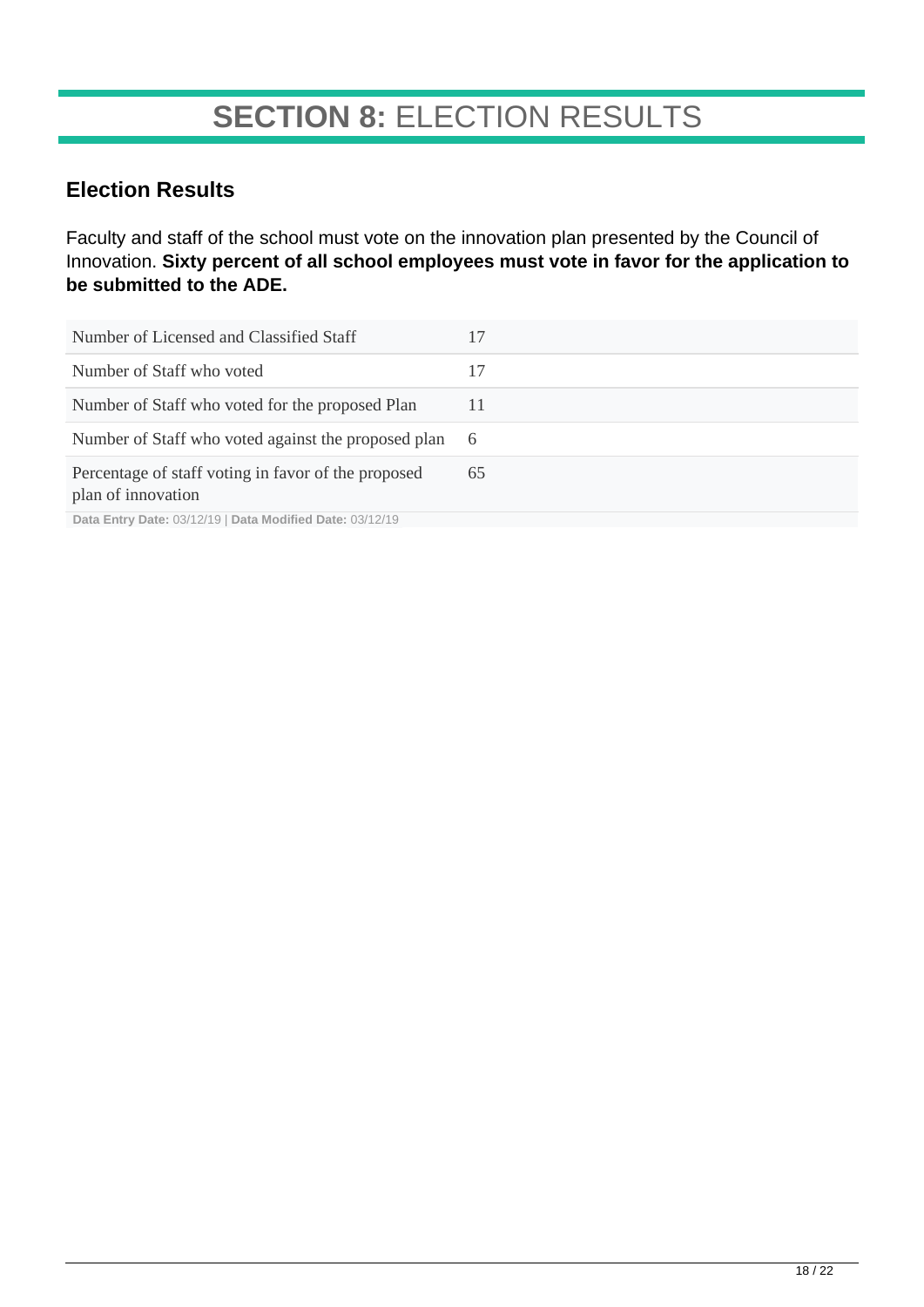# **SECTION 9:** PROFESSIONAL DEVELOPMENT SCOPE

### **2019-20 Professional Development Plan for Innovation Implementation**

**Innovation Strategy:** Professional development on Understanding Blended Learning Models

#### **Goals:** Goal 1

| Date       | What?                                      | Purpose (Why?)                                                                                                                                                                                                                   | Target Audience (Who?)                                                                       |
|------------|--------------------------------------------|----------------------------------------------------------------------------------------------------------------------------------------------------------------------------------------------------------------------------------|----------------------------------------------------------------------------------------------|
| 08/06/2019 | <b>Blended Learning</b><br>delivery Models | Every teacher who works<br>with students who are<br>receiving their education<br>via a blended learning<br>model needs to<br>understand the foundation<br>of what this model looks<br>like and develop materials<br>accordingly. | Certified staff,<br>Administrators, Para-<br>professionals, Industry<br>experts, and parents |

#### **Innovation Strategy:** Mentoring and career coaching model

#### **Goals:** Goal 2

| Date       | What?                                         | Purpose $(Why?)$                             | Target Audience (Who?)                                                        |
|------------|-----------------------------------------------|----------------------------------------------|-------------------------------------------------------------------------------|
| 08/07/2019 | Mentoring and Career<br><b>Coaching Model</b> | Building mentor and<br>career coach capacity | Teachers, administrators,<br>paraprofessionals, staff<br>and industry experts |

#### **Innovation Strategy:** Team building relationships

#### **Goals:** Goal 1, Goal 2

| Date       | What?                          | Purpose (Why?)                                                                                                                            | Target Audience (Who?)                                                                                               |
|------------|--------------------------------|-------------------------------------------------------------------------------------------------------------------------------------------|----------------------------------------------------------------------------------------------------------------------|
| 08/05/2019 | Team Building<br>Relationships | To establish an<br>environment of trust<br>where a culture for<br>learning and student needs<br>are at the forefront of<br>every decision | SOI Advisory Council, all<br>certified and classified<br>staff, administrators, and<br>community/industry<br>experts |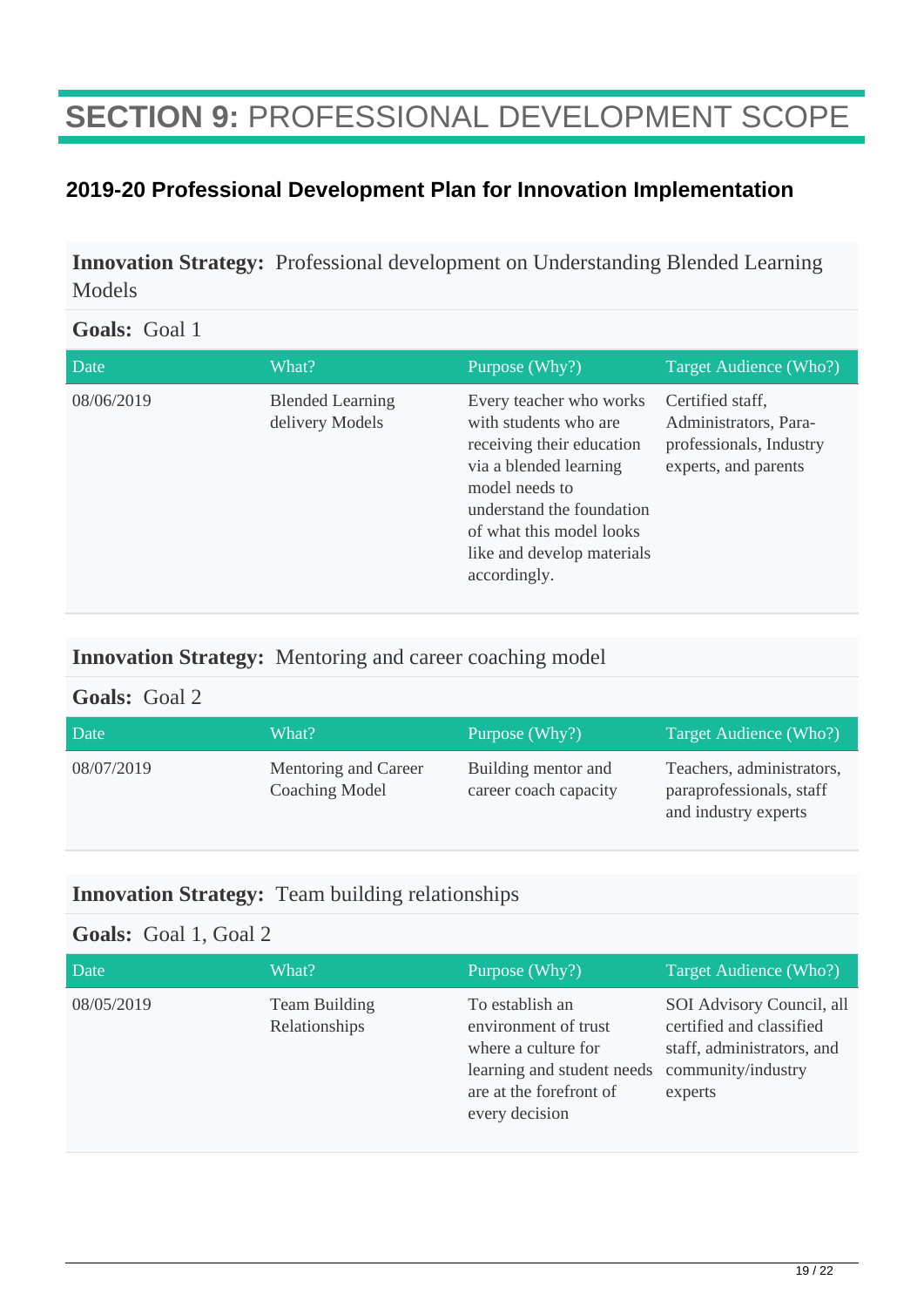### **Innovation Strategy:** Project-based Learning Models and Best Practices

### **Goals:** Goal 1

| Date       | What?                            | Purpose (Why?)                                                               | Target Audience (Who?)                                  |
|------------|----------------------------------|------------------------------------------------------------------------------|---------------------------------------------------------|
| 08/08/2019 | Project based Learning<br>Models | Every teacher need to<br>build capacity in Project-<br><b>Based Learning</b> | Teachers/Instructors,<br>administrators, and<br>parents |

**Innovation Strategy:** Working with Students with Exceptionalities from Specific Learning Disabilities through Gifted Education

### **Goals:** Goal 1

| Date       | What?                                                                                | Purpose (Why?)                                                                                                                    | Target Audience (Who?)                                            |
|------------|--------------------------------------------------------------------------------------|-----------------------------------------------------------------------------------------------------------------------------------|-------------------------------------------------------------------|
| 08/09/2019 | Working with exceptional To build knowledge<br>students with a variety of<br>'Gifts" | capacity for the most<br>appropriate instruction for<br>students who are<br>exceptional and require a<br>differentiated approach. | Teachers/experts,<br>administrators, support<br>staff and parents |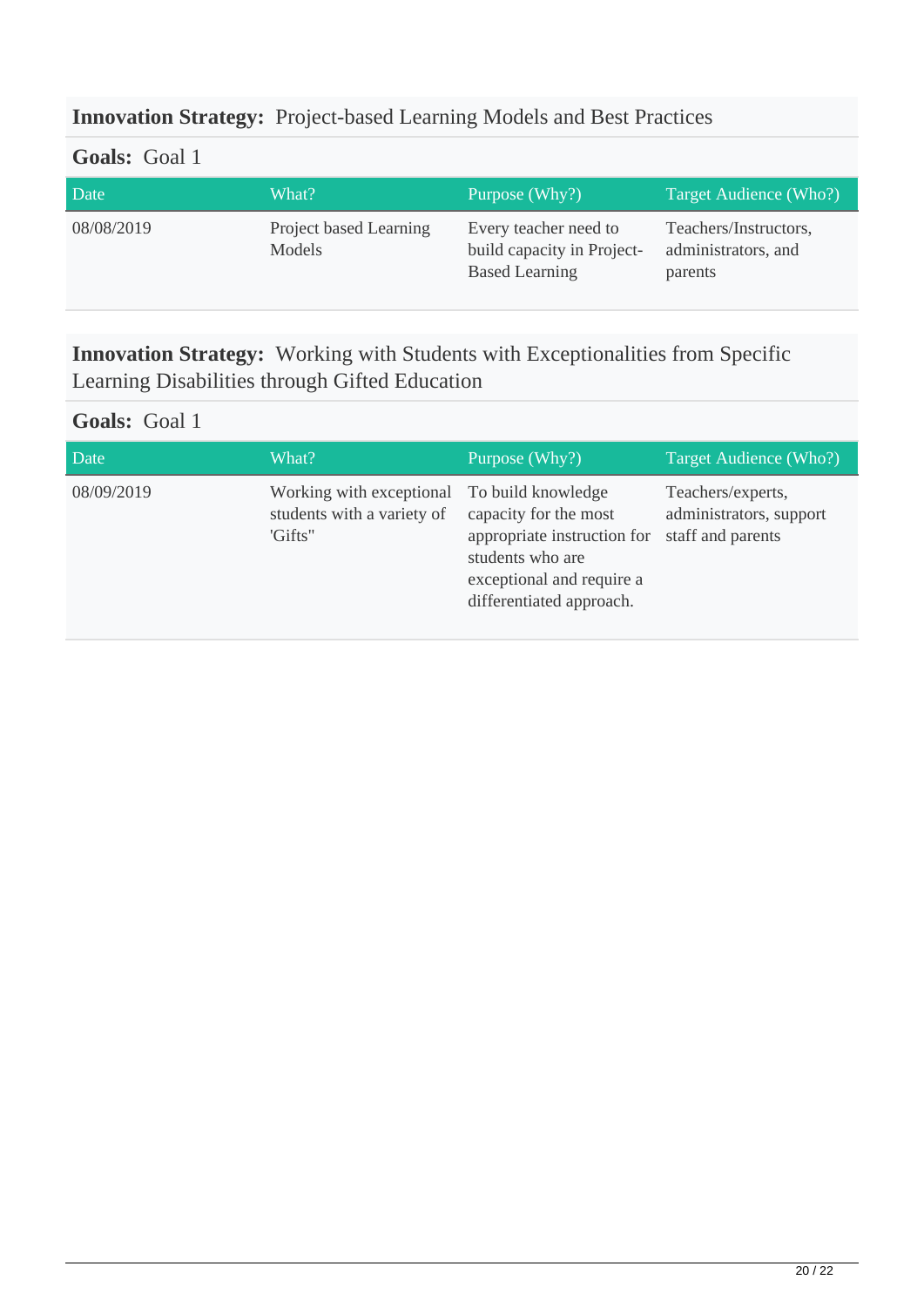# **SECTION 9:** PROFESSIONAL DEVELOPMENT SCOPE

### **2020-21 Professional Development Plan for Innovation Implementation**

#### **Innovation Strategy:** Team Building Relationships

#### **Goals:** Goal 1

| Date       | What?                                                                                                                                     | Purpose (Why?)                                                                                                                            | Target Audience (Who?)                                                                        |
|------------|-------------------------------------------------------------------------------------------------------------------------------------------|-------------------------------------------------------------------------------------------------------------------------------------------|-----------------------------------------------------------------------------------------------|
| 08/03/2020 | To establish an<br>environment of trust<br>where a culture for<br>learning and student needs<br>are at the forefront of<br>every decision | We will add another grade<br>level with new teachers<br>and staff for the<br>sophomore year. We may<br>also add more industry<br>experts. | Teachers/industry experts,<br>administrators, staff, SOI<br>Council and community<br>members. |

### **Innovation Strategy:** Professional Development on Understanding Blended learning Models

#### **Goals:** Goal 1

| Date       | What?                          | Purpose (Why?)                                                                                                                                                                                                                                                                                                                                                                                                              | Target Audience (Who?)                                                                       |
|------------|--------------------------------|-----------------------------------------------------------------------------------------------------------------------------------------------------------------------------------------------------------------------------------------------------------------------------------------------------------------------------------------------------------------------------------------------------------------------------|----------------------------------------------------------------------------------------------|
| 08/04/2020 | <b>Blended Learning Models</b> | Every teacher who works<br>with students who are<br>receiving their education<br>via a blended learning<br>model needs to<br>understand the foundation<br>of what this model looks<br>like and develop materials<br>accordingly. Some<br>teachers will be in a Year<br>2 group of being exposed<br>to Blended Learning, they<br>can be paired with the<br>new teachers and staff<br>getting on board to serve a<br>mentors. | Teachers/industry experts,<br>administrators, staff, SOI<br>Council and community<br>members |

#### **Innovation Strategy:** Project Based Learning Models

# **Goals:** Goal 1 Date What? What? Purpose (Why?) Target Audience (Who?)